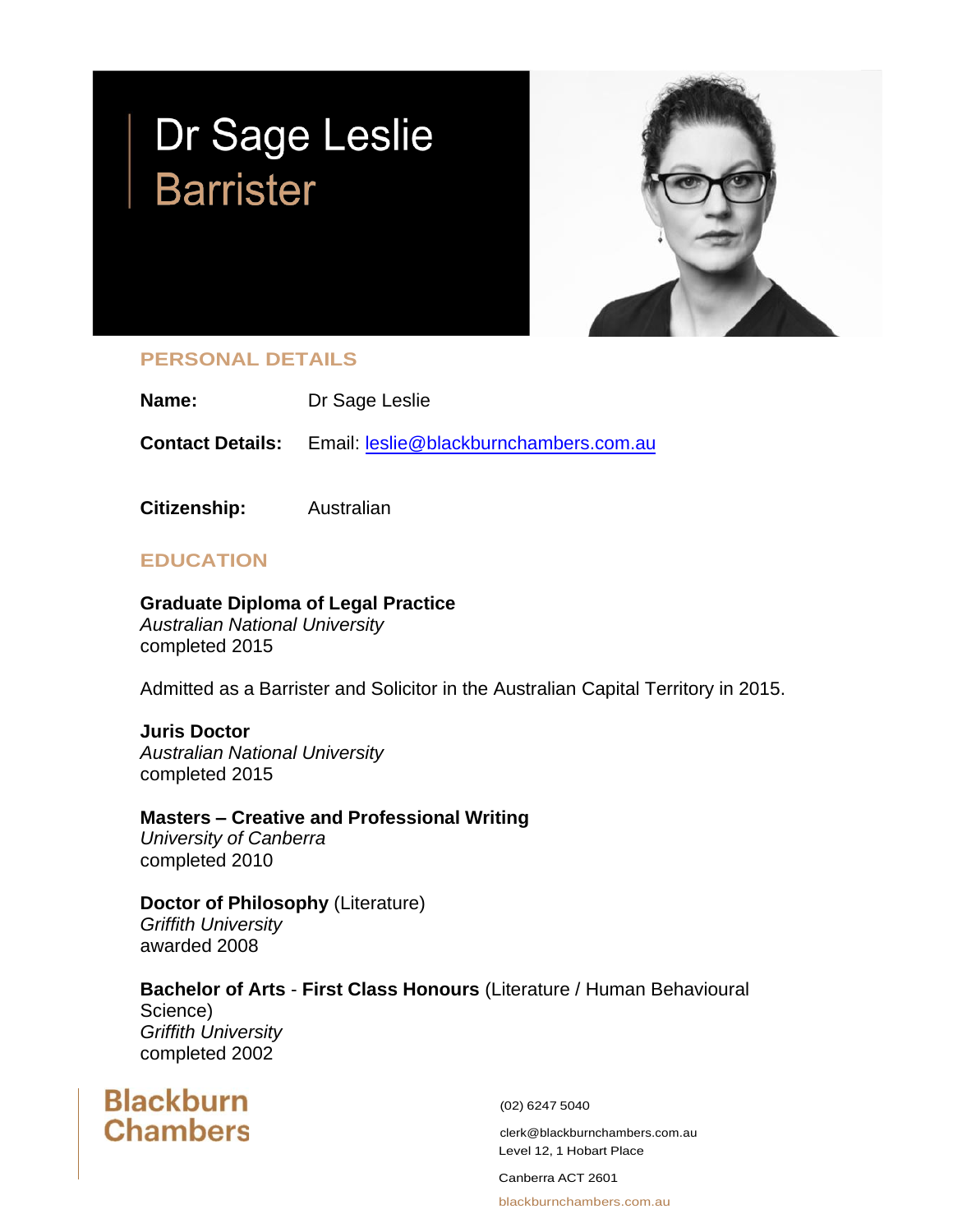#### **PROFISSIONAL POSITIONS**

**Member of the Council of the Law Society of the ACT** August 2017 to August 2020.

#### **Canberra Region Family Law Professionals Association**

Secretary 2016/2017 President 2017/2018 President 2018/2019 Immediate Past President 2019/2020 President 2020/2021 President 2021/2022

**Member ACT Bar Women Barristers Committee** 2019 to present

**Member ACT Bar Family Law Committee** 2019 to present

### **AWARDS**

2021/2022 Doyles Guide – Leading Family Law Barrister

2021/2021 Doyles Guide – Leading Family Law Barrister

2020 Finalist – Female Barrister of the Year – Women In Law Award

- 2019/2020 Doyles Guide Recommended Family Law Barrister
- 2015 Australian National University Masters Excellence Award
- 2013 Farrar Gesini and Dunn Prize for Family Law
- 2013 Dean's Juris Doctor Prize
- 2012 Daphne Olive Memorial Prize in Legal Theory
- 2012 Dean's Juris Doctor Prize
- 2012 Law Students Association National Essay Prize (2nd place)
- 2011 Clayton Utz Prize for Torts
- 2011 Law Society of the Australian Capital Territory Prize for Contracts

**Blackburn Chambers** 

(02) 6247 5040

[clerk@blackburnchambers.com.au](mailto:clerk@blackburnchambers.com.au) Level 12, 1 Hobart Place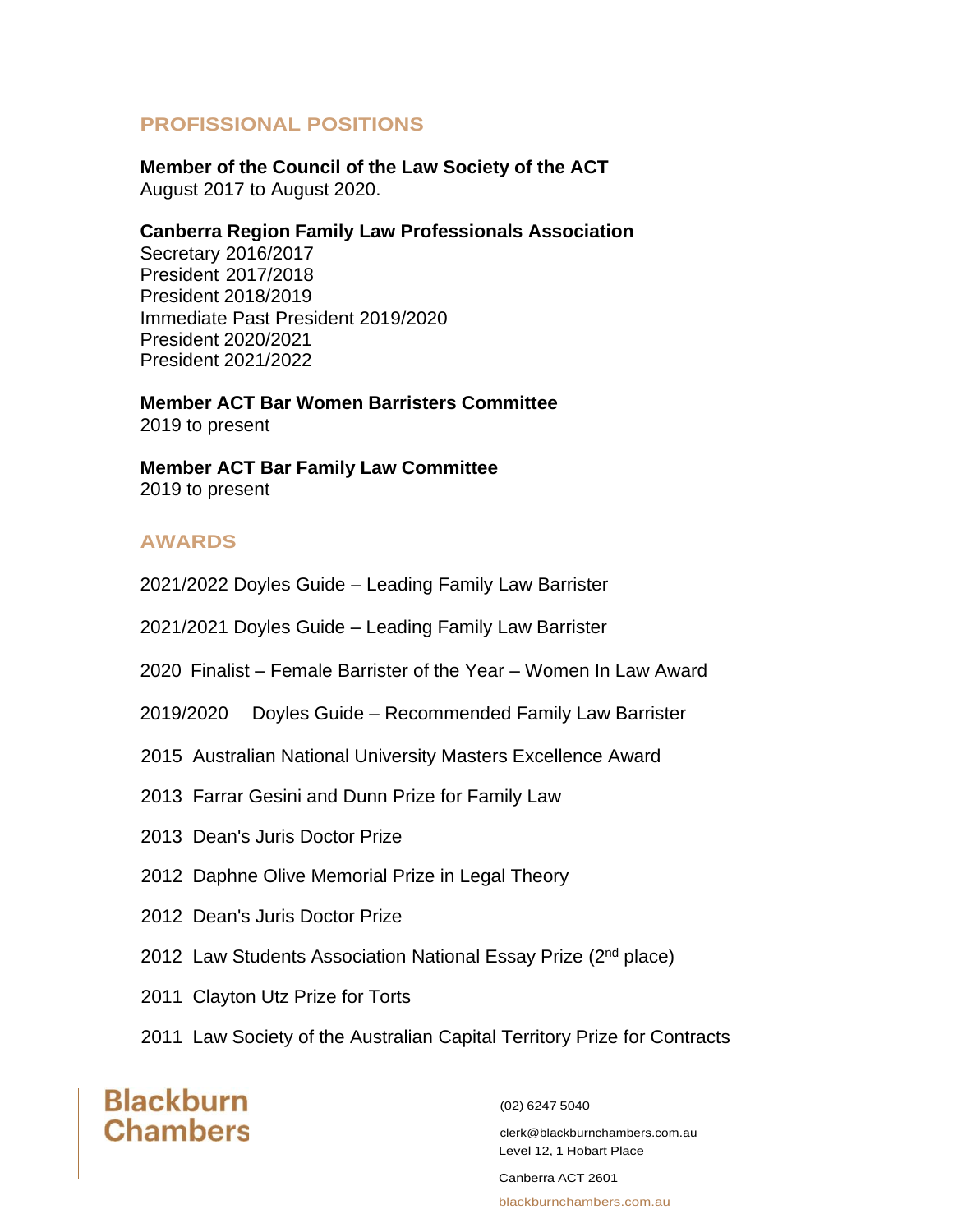2011 Dean's Juris Doctor Prize

2010 University of Canberra Academic Excellence Award

2002 Griffith University Arts Medal

1999-2002 Griffith Annual Academic Excellence Award

#### **EMPLOYMENT**

#### **Called to the Bar - August 2019 Blackburn Cahmbers**

#### **Ongoing teaching in ANU College of Law and for Leo Cussens GDLP programme**

- Various subjects

#### **Dobinson Davey Clifford Simpson Lawyers (DDCS)**

*Associate -* February 2018 to August 2019 *Lawyer -* February 2016 to February 2018

*Duties*: family law solicitor (advice to private clients, drafting settlement and Court documents, advocacy at Court and alternative dispute resolution); business development activities.

#### **Family Court of Australia**

*Legal Associate to Deputy Chief Justice Faulks* January 2015 to February 2016

Duties: file and case-load management, correspondence, legal research, in-court duties, assist with drafting judgments and orders, presentations and committee submissions.

#### **The Australian National University**

*Acting Deputy Registrar Student Experience* August 2014 - November 2014

Duties: Participation in executive committees and working parties; oversight of academic skills, careers, orientation and transition teams; strategic planning; statistical and data analysis; policy development; critical incident reporting.

# **Blackburn Chambers**

(02) 6247 5040

[clerk@blackburnchambers.com.au](mailto:clerk@blackburnchambers.com.au) Level 12, 1 Hobart Place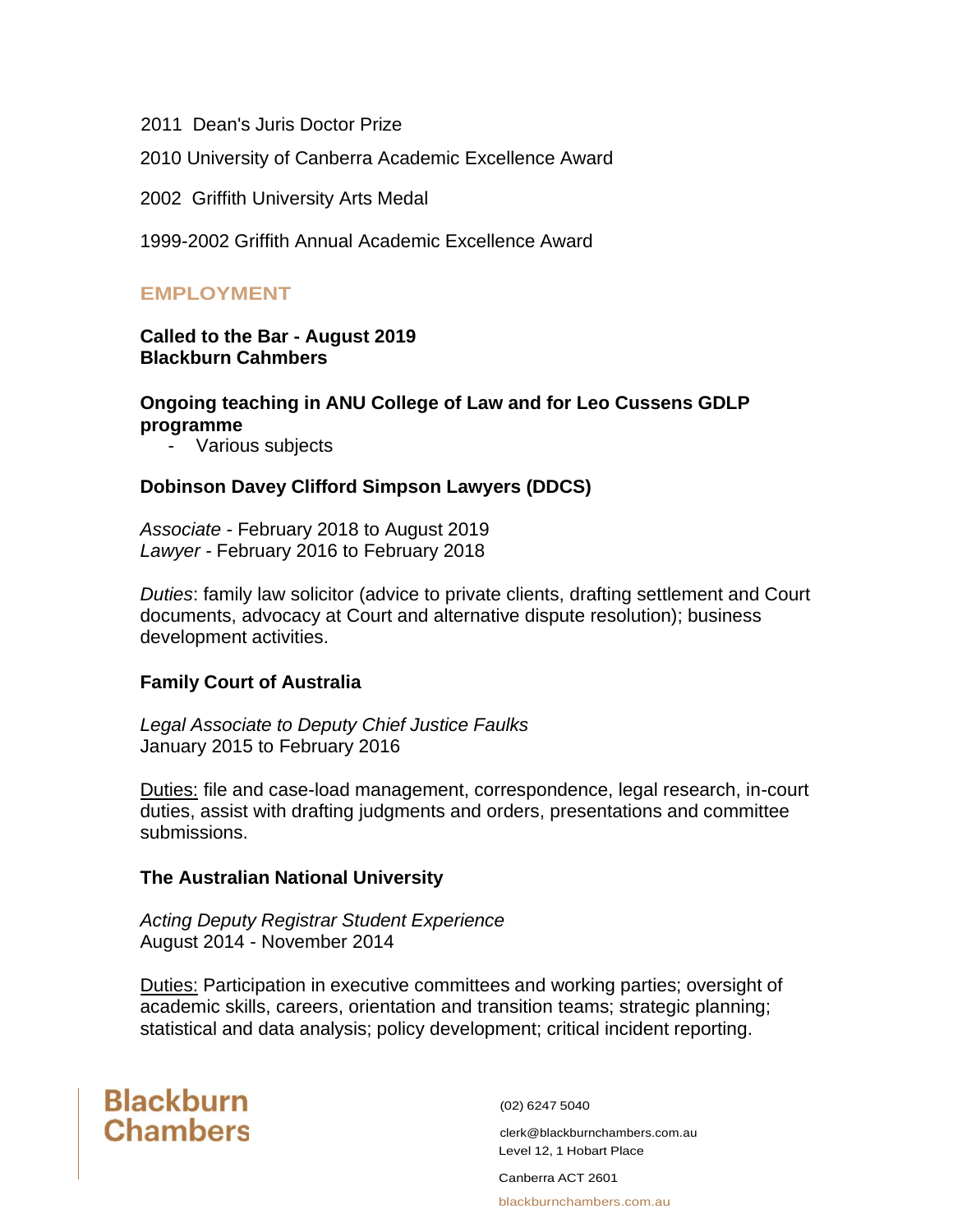*Manager, Academic Skills and Learning Centre* December 2013 to January 2015

Duties: Staff recruitment, staff and budget management, operational and strategic planning, policy development. Participation in executive committees and working parties. Presenting workshops on discipline related writing and research skills, individual tutorials with undergraduate and research students on writing and research methodologies.

*Senior Learning Adviser 2012 - 2013 Learning Adviser 2008 - 2011*

Duties: presenting workshops on discipline related writing and research skills, individual tutorials with undergraduate and research students on writing and research methodologies.

#### **Griffith University**

*Sessional Academic: School of Humanities* 2003 to 2008

Courses: *Great Books I Great Books II Romanticism and Modern Culture Reason, Writing and Imagination*

Duties: writing and delivering lectures and tutorials, drafting assessment items, marking assessment, providing feedback to students.

Employment details prior to 2003 available upon request.

## **SELECT PUBLICATION**

Leslie-McCarthy, S. (2012) E-Consumer Protection and Confidence: Current Australian Law Governing Online Consumer Contracts and Some Ways Forward. *ALSA Journal* 17-38.

Leslie-McCarthy, S. (2012) "I See Dead People": Ghost Seeing Children as Mediums and Mediators of Communication in Contemporary Horror Cinema. In Debbie Olsen and Andrew Scahill (Eds) *Lost and Othered Children in Contemporary Cinema,* Plymouth, UK: Lexington, 1-19.

# **Blackburn Chambers**

(02) 6247 5040

[clerk@blackburnchambers.com.au](mailto:clerk@blackburnchambers.com.au) Level 12, 1 Hobart Place